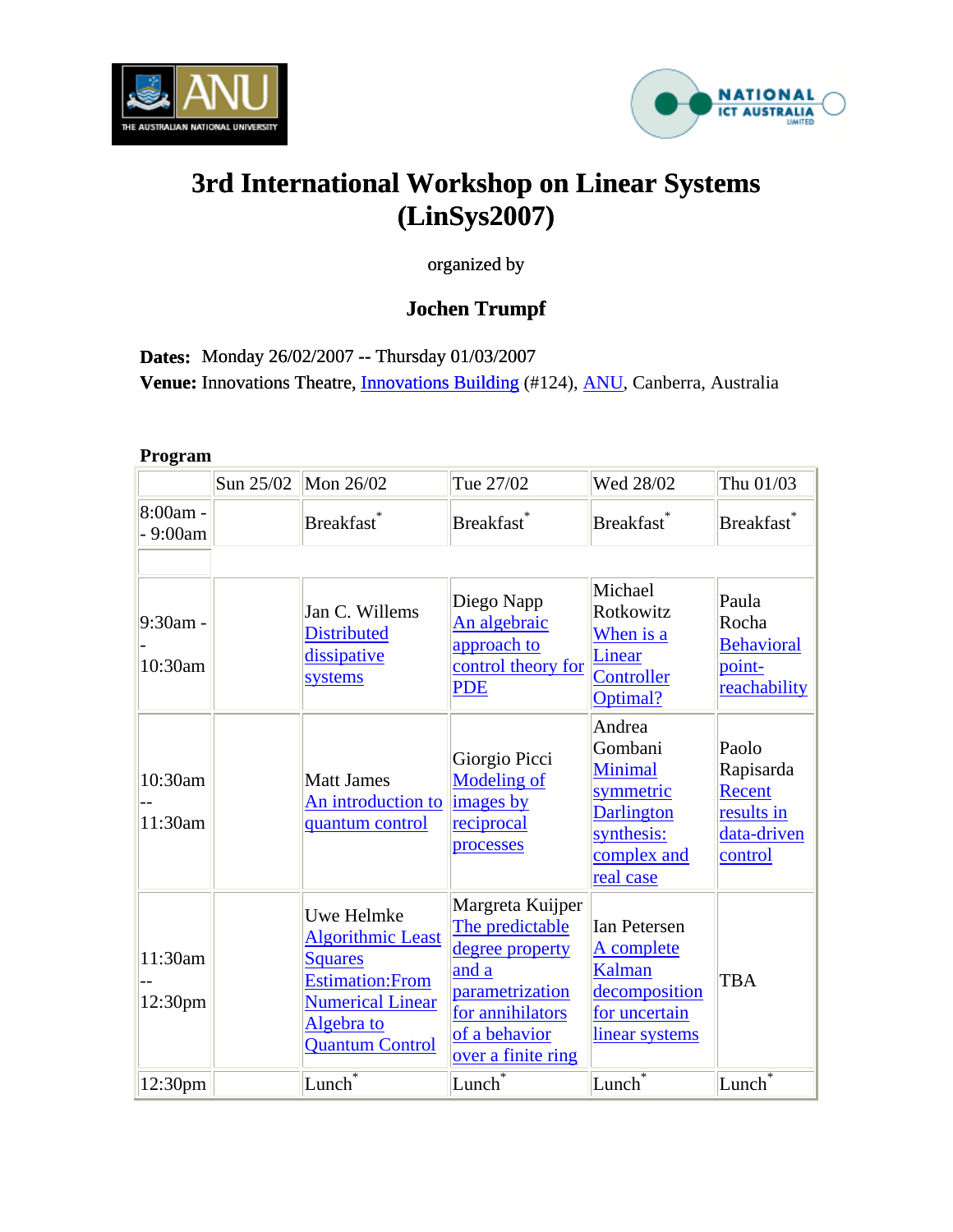| 2:00 <sub>pm</sub>              |                                                   |                                                                                                                                                                      |                                                                                                          |                        |  |
|---------------------------------|---------------------------------------------------|----------------------------------------------------------------------------------------------------------------------------------------------------------------------|----------------------------------------------------------------------------------------------------------|------------------------|--|
|                                 |                                                   |                                                                                                                                                                      |                                                                                                          |                        |  |
| $2:30pm$ -<br>$-3:30$ pm        |                                                   | <b>Manfred Deistler</b><br><b>Modeling High-</b><br><b>Dimensional Time Information</b><br>Series by<br>Generalized<br><b>Linear Dynamic</b><br><b>Factor Models</b> | <b>Girish Nair</b><br><b>Flows and</b><br><b>Distributed</b><br>Control                                  | Excursion              |  |
| $3:30$ pm -<br>$-4:30$ pm       |                                                   | <b>Anders Lindquist</b><br>Passivity-<br>preserving model<br>reduction by<br>analytic<br>interpolation                                                               | Minyue Fu<br><b>Finite-Level</b><br>Quantized<br><b>Feedback Control</b><br>for Linear<br><b>Systems</b> | Excursion <sup>*</sup> |  |
| 4:30pm -<br>$-5:30$ pm          |                                                   | Brian DO<br>Anderson<br>Solution of a<br>distributed linear<br>system<br>stabilisation<br>problem                                                                    |                                                                                                          | Excursion              |  |
| 5:30pm -<br>$-7:00$ pm          | Reception*                                        |                                                                                                                                                                      |                                                                                                          | Excursion*             |  |
| $7:00 \text{pm} -$<br>$-9:00pm$ | $Reception$ <sup>*</sup>   Dinner $\overline{\ }$ |                                                                                                                                                                      | Dinner <sup>®</sup>                                                                                      | Dinner*                |  |

\* for invited speakers only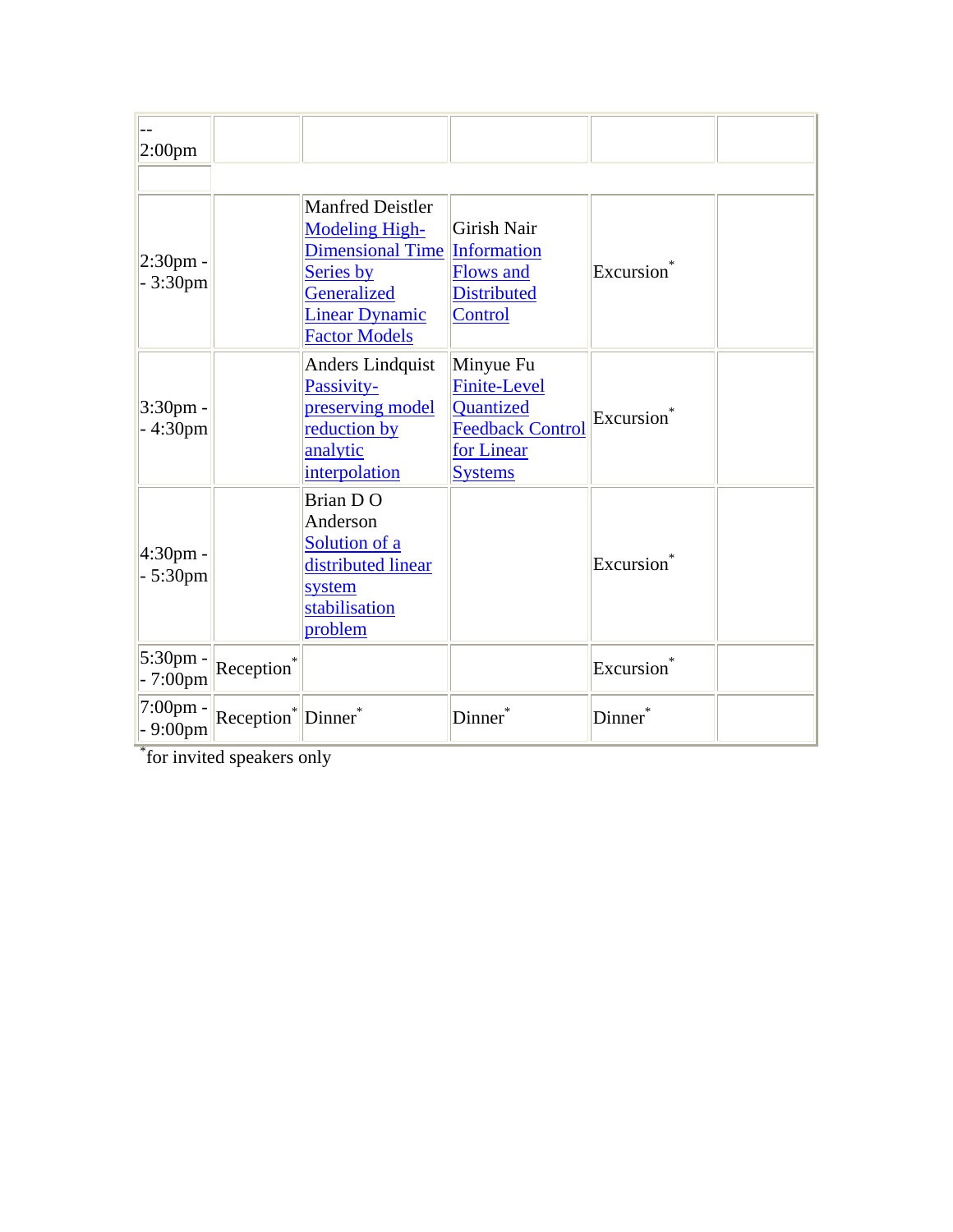# **Distributed dissipative systems**

Jan C. Willems

The notion of a dissipative dynamical system generalizes the idea of a Lyapunov function to 'open' dynamical systems. This concept has found applications in diverse areas of systems and control, for example, in stability theory, system norm estimation, and robust control. A central problem that emerges is the construction of a storage function. It is this problem that brought LMI's to the foreground.

The topic of this talk is distributed dissipative systems. First some basic system theoretic concepts, as variable elimination, controllability and observability, are introduced for systems described by linear constant coefficient PDE's, within the behavioral framework.

Subsequently, dissipative systems described by linear PDE's and supply rates that are quadratic expressions in the system variables and their partial derivatives are defined. The dissipation inequality for such systems involves, in addition to the storage function, also the flux. The construction of the storage and the flux reduces to the factorization of polynomial matrices in many variables. This leads straight to Hilbert's 17-th problem regarding the sum-of-squares representation of nonnegative polynomials in many variables. Throughout the talk, Maxwell's equations will be used as the paradigmatic example.

#### **An introduction to quantum control** Matt James

Experimental technique is approaching (or in some applications has reached) the point where it is possible to continuously monitor and manipulate physical systems whose behaviour exhibits quantum mechanical effects. Quantum engineering is emerging as quantum mechanics evolves from its origins in the descriptive science of physics to the prescriptive science of engineering. Quantum control engineering is one aspect of this evolution, and will provide an important methodology for the development of new quantum technologies. In this talk I will describe what quantum control is, some of the underlying fundamentals. I also discuss some of our recent work in this area, which ranges from fundamental concepts to specific applications in quantum optics.

# **Algorithmic Least Squares Estimation: From Numerical Linear Algebra to Quantum Control**

Uwe Helmke

This talk offers an algorithmic appproach to constrained least squares estimation. Thus our primary objects of interest are rather the algorithms that allow one to solve least squares estimation tasks and not so much the existence and uniqueness results for the concrete estimation tasks. The nature of such numerical algorithms is strongly influenced by two basic aspects: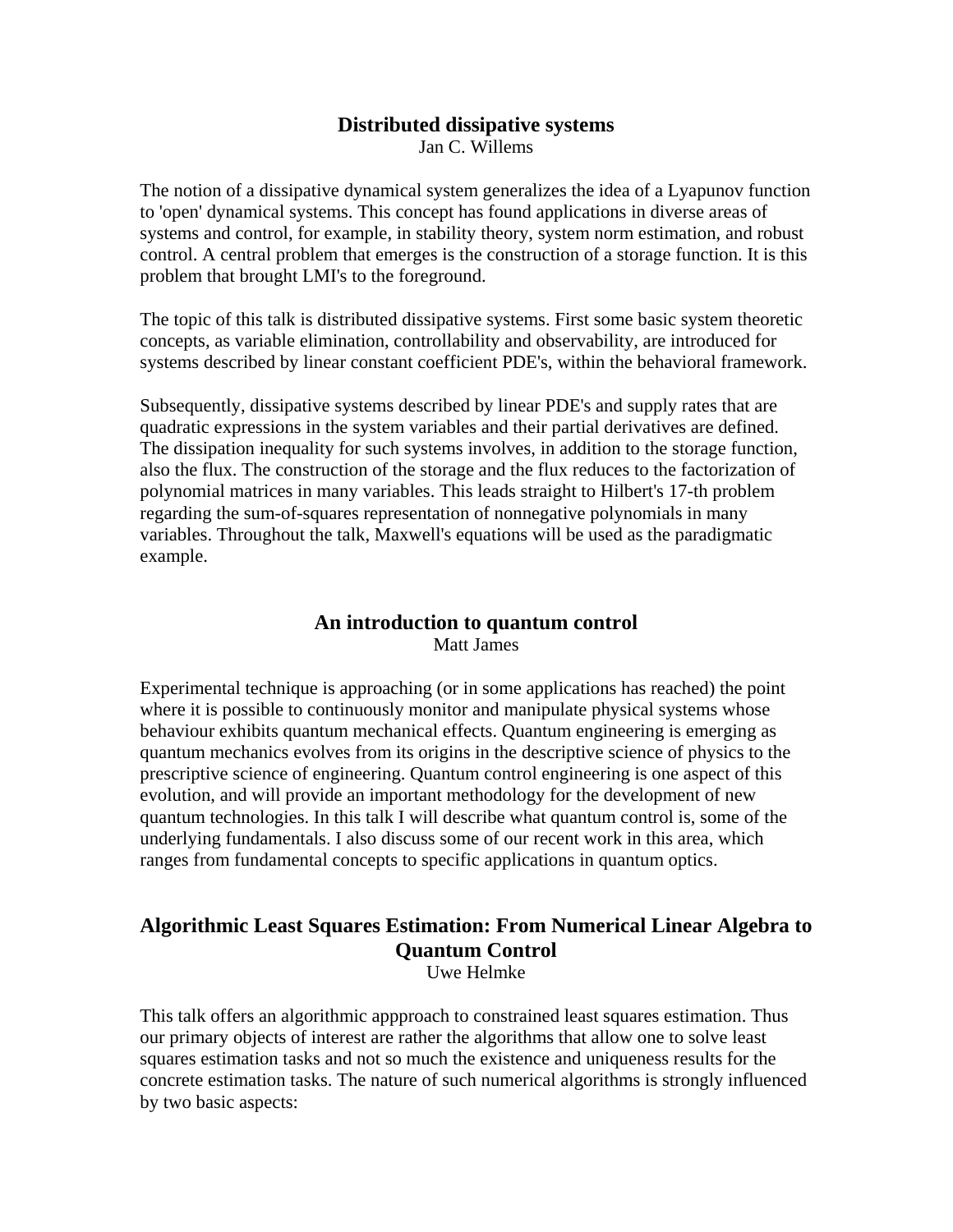- 1. the geometry and parametrization of the constraint set and
- 2. the type of dynamics underlying the algorithms.

In this talk we show how such aspects can be used to analyze and tune least squares estimation tasks in quantum control. No knowledge on quantum control is assumed and we review the necessary background.

# **Modeling High-Dimensional Time Series by Generalized Linear Dynamic Factor Models**

#### Brian D O Anderson, **Manfred Deistler**, Christiane Zinner

Factor models are used to condense high dimensional data consisting of many variables into a much smaller number of factors. The factors represent the comovement between the single time series or underlying nonobserved variables influencing the observations. Here we consider (static and dynamic)

- Principal component models
- Frisch or idiosyncratic noise models
- Generalized linear factor models

# **Passivity-preserving model reduction by analytic interpolation** Giovanna Fanizza, Johan Karlsson, **Anders Lindquist**, Ryozo Nagamune

Antoulas and Sorensen have recently proposed a passivity-preserving model-reduction method of linear systems based on Krylov projections. The idea is to approximate a positive-real rational transfer function with one of lower degree. The method is based on an observation by Antoulas (in the single-input/single-output case) that if the approximant is preserving a subset of the spectral zeros and takes the same values as the original transfer function in the mirror points of the preserved spectral zeros, then the approximant is also positive real. However, this turns out to be a special solution in the theory of analytic interpolation with degree constraint developed by Byrnes, Georgiou and Lindquist, namely the maximum-entropy (central) solution. By tuning the interpolation points and the spectral zeros, as prescribed by this theory, one is able to obtain considerably better reduced-order models. We also show that, in the multiinput/multi-output case, Sorensen's algorithm actually amounts to tangential Nevanlinna-Pick interpolation.

# **Solution of a distributed linear system stabilisation problem** Brian D O Anderson

This talk deals with the following problem. Given a real square matrix A, when is there a real diagonal matrix D such that DA has all its eigenvalues with negative real part, and how may such a matrix be constructed? This problem arose in studying how to construct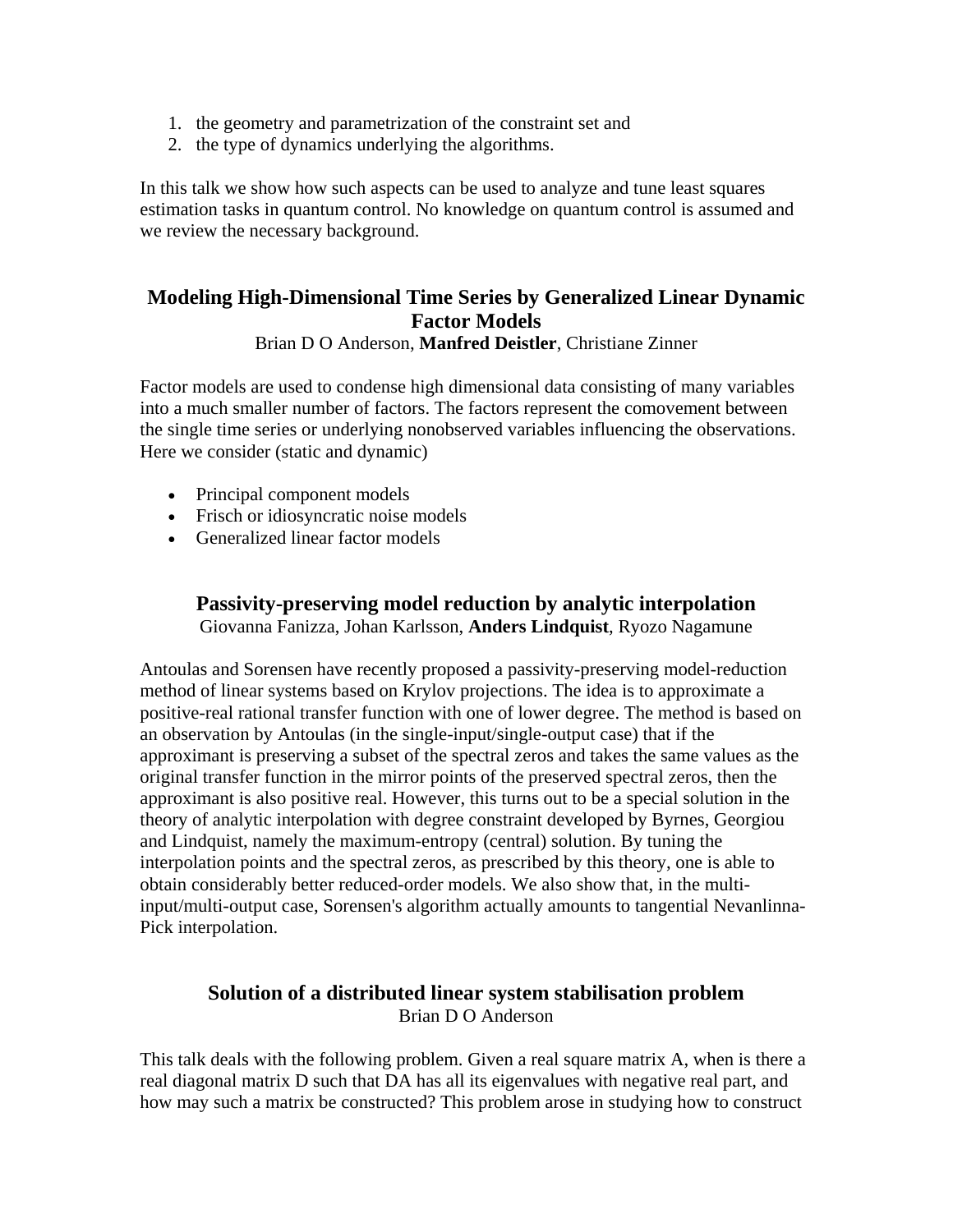decentralized feedback control laws used by agents in a two-dimensional formation, where the shape of the formation is to be preserved through a sufficient number of agent pairs each maintaining a prescribed separation, and the open-loop system may be unstable.

A sufficient condition (which in a sense is not "far" from a necessary condition) is obtained, involving the principal minors of A, and it is fulfilled in the application problem. Some associated open problems are also exposed.

# **An algebraic approach to control theory for PDE Diego Napp**, Harry Trentelman

In this talk, we give a very general overview of the theory of multidimensional systems using a behavioral framework. This framework relies on the idea that control systems are described by equations, but their properties of interest are most naturally expressed in terms of the set of all solutions to the equations. This is formalized by the relatively new notion of the system behaviour (denoted by B), due to Willems. We will focus our attention on systems described by partial differential equations with constant coefficients and in the relation between finitely generated modules and these behaviours. This enables the application of the huge and powerful machine of commutative algebra to problems in multidimensional linear systems theory. The main difficulty in using this relation is that it is highly abstract. However we will see how it is possible to give interpretation of some algebraic theory. We will explain the mathematical background needed and show how structural properties such as controllability or autonomy can be describe in terms of some algebraic properties.

In particular I will investigate in some detail the decomposition of a given behavior into the sum of finer components. It is inmediatly apparent that decomposition is a powerful tool for the analysis of the system properties. It is, indeed, of particular interest, the case of multidimensional systems where a description of the nD systems trajectories is quite complicated and decomposing the original behavior into smaller components seems to be an effective way for simplifying the systems analysis.

Another motivation for considering this problem is that the problem is also an interesting question from a purely mathematical point of view and allows different approaches.

The autonomous-controllable decomposition has played a significant role in the theory of linear time-invariant systems. Such decomposition expresses the idea that every trajectory of the behavior can be thought of as the sum of two components: a free evolution, only depending on the set of initial conditions, and a force evolution, due to the presence of a soliciting input. In the case of 1D systems, this sum is direct, i.e.

$$
B=B_{cont}+B_{aut} \ and \ B_{cont} \ \ \text{(cup } B_{aut}=0
$$

where  $B_{\text{cont}}$  and  $B_{\text{aut}}$  represent the controllable and autonomous part of B respectively.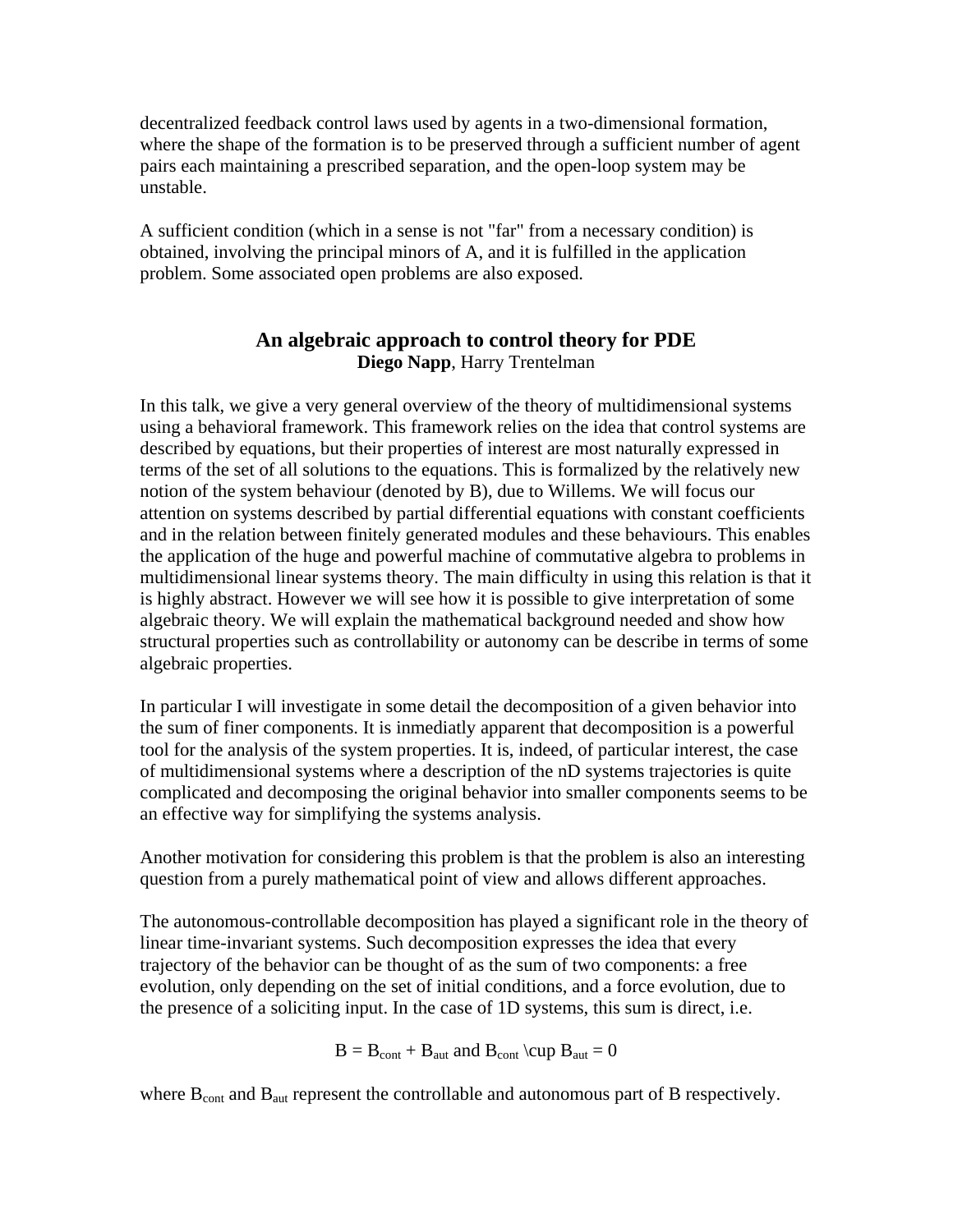However, this decomposition is, in general, not longer direct for  $\log q$  2, and we may have that the controllable part of B, (which is uniquely defined for a given B) intersects all possible autonomous parts involved in the controllable-autonomous decomposition [5, 6, 7].

Some of the results I will give are already known, and my main contribution will be a complitely new approach to the problem using algebraic geometry, which hopefully opens new ways to tackle open problems in multidimensional systems theory.

Finally we provide an algorithm to effectively solve our problem.

#### **References**

[1] J. Wood, E. Rogers, and D. H. Owens, Modules and Behaviours in nD Systems Theory, Mult. Systems and Signal Processing, 2000.

[2] J. C. Willems, On Interconnections, Control, and Feedback, IEEE Trans. on Auto. Contr.

[3] U. Oberst, Multidimensional Constant Linear Sys- tems, Acta Applicandae Mathematicae, vol. 20, 1990.

[4] H. Pillai and S. Shankar, A Behavioural Approach to Control of Distributed Systems, SIAM Journal on Control and Optimization, vol. 37, 1999.

[5] Wood, Jeffrey and Rogers, Eric and Owens, David H., Controllable and autonomous nD linear systems, Multidimens. Systems Signal Process., vol. 10, 1999.

[6] Valcher, Maria Elena, On the decomposition of two- dimensional behaviors,

Multidimens. Systems Signal Process., vol. 11, 2000.

[7] Bisiacco, Mauro and Valcher, Maria Elena, Two-dimensional behavior decompositions with finite-dimensional intersection: a complete characterization, Multidimens. Systems Signal Process., vol. 16, 2005.

## **Modeling of images by reciprocal processes** Giorgio Picci

Statistical modeling of images has been the subject of intense research in the past two decades and forms now a vast literature. Most of the literature deals with so-called *Gibbs-Markov* models for random fields borrowed (with some smart twists) from statistical mechanics. Unfortunately these models lead to complicated estimation problems which have to be approached by Monte-Carlo type techniques, such as simulated annealing, MCMC, etc.

We instead propose to use a simple class of stochastic models, known as *reciprocal processes*. These can actually be seen as a special class of G-M random fields and have been well studied in 1-D, especially by Arthur Krener and his collaborators. It can in particular be shown that stationary reciprocal processes admit a *descriptor type* representation of a certain kind which can be seen as a natural non-causal extension of the popular linear state space models used in control and time series analysis. One should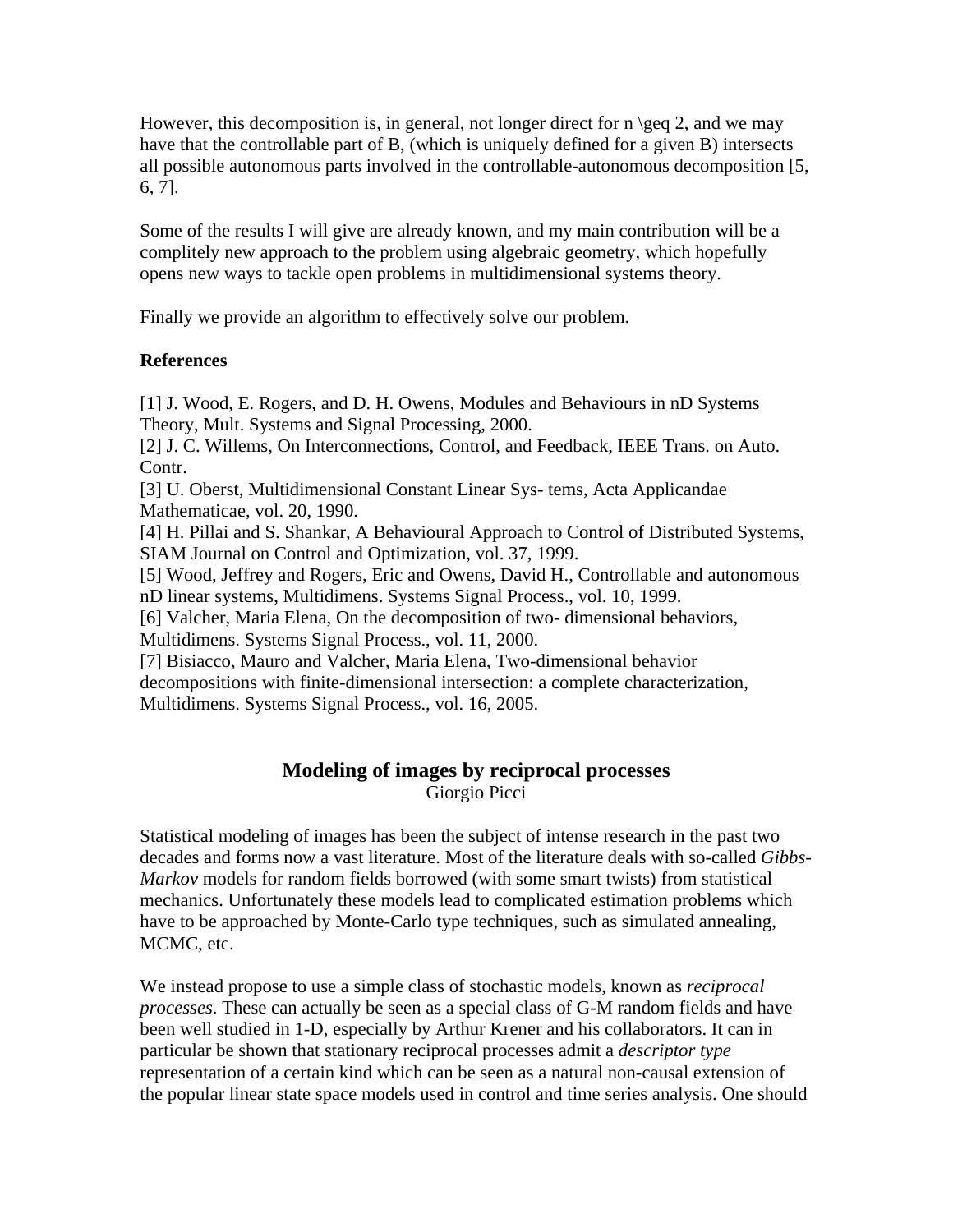stress that reciprocal processes, in particular stationary reciprocal processes, naturally live in a finite region of the "time" line (or of the plane) and the descriptor models are associated with certain boundary conditions. Estimation and identification of certain classes of these models can in principle be rephrased as a classical problem of *banded extension* for Toeplitz and block-circulant matrices.

# **The predictable degree property and a parametrization for annihilators of a behavior over a finite ring**

**Margreta Kuijper**, Raquel Pinto, Jan Willem Polderman

We consider linear discrete-time systems over the finite ring  $Z_{\rm{f}}p^{\rm{A}}r$ . Such systems are relevant in the communications area, notably coded modulation systems. More specifically, syndrome formers and encoders for convolutional codes over  $Z_{\{p^{\Lambda}r\}}$ correspond to kernel and image representations of  $Z_{\text{F}}\gamma$ -behaviors and motivate our work.

In this talk we focus on the predictable degree property for polynomial kernel representations. This property has enjoyed considerable attention in the literature, both system theoretic (Wedderburn, Wolovich, Kailath) and coding theoretic (Forney et al.). In the field case this property is equivalent to row-reducedness and leads to minimality concepts and useful parametrizations of annihilators of a behavior.

How to come up with a sensible definition in the  $Z_{p^r}$ -case that gives rise to equally useful results? It turns out that this is not straightforward. In the talk we show that the adapted kernel representation that was introduced by Fagnani and Zampieri in the 90's is not suitable for this purpose. Instead we define another, less restrictive representation that fits the bill. We give a construction procedure and derive a parametrization result for annihilators of a  $Z_{\rm{p^{\Lambda}r}}$ -behavior that parallels the field case.

## **Information Flows and Distributed Control** Girish Nair

This talk concerns the stabilisation of a linear plant with multiple controllers and noisy sensors over a digital network. Well-known results for the centralised case are first recapped. The distributed problem is then formulated, and a nearly necessary and sufficient condition for uniform stabilisability is presented in terms of the feasibility of a number of linear inequalities involving the unstable open-loop eigenvalues of the plant, the various channel data rates and the controllability/observability structures of the plant. This provides a nearly exact characterisation of the region of channel bit rate combinations that permit uniform stability to be achieved. The auxiliary variables introduced in the condition have a natural interpretation as the effective rates of information flow through the network associated with each unstable mode. When channel rates are set to either zero or infinity, this also solves the classical problem of distributed stabilisability over all nonlinear, time-varying, causal policies.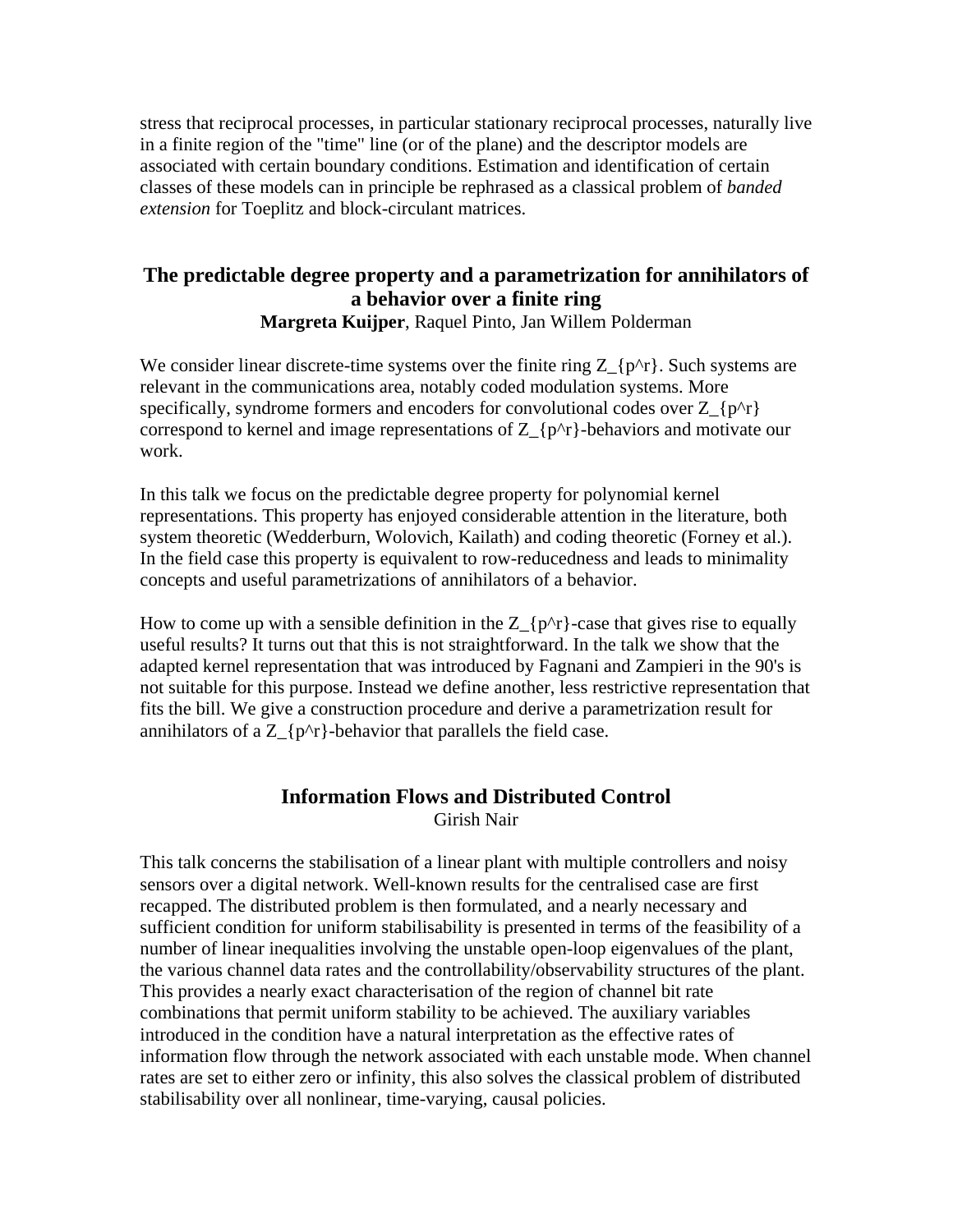# **Finite-Level Quantized Feedback Control for Linear Systems** Minyue Fu

In this talk, we study quantized feedback control of discrete-time linear systems using a finite-level quantizer. Motivated by the fact that most feedback communication channels allow a moderate bit rate, we are not particularly concerned with the problem of finding the minimum bit rate of feedback for a given control objective. Instead, we assume that a moderate bit rate is available and our task is to find a practical quantization strategy that achieves a given control objective. We introduce a simple dynamic scaling method and combine it with a known logarithmic quantization method. Using this approach, satisfactory control of linear systems can be achieved using a quantizer with a moderate number of quantization levels. Two main advantages of this approach are

- 1. It is very easy to implement, and
- 2. The closed-loop system behaves as if there were no limitation on the number of quantization levels when the state of the system is within a "normal" operating range.

These features are important for practical applications of quantized feedback control.

# **When is a Linear Controller Optimal?**

Michael Rotkowitz

Given a linear system, when is the best controller for it linear as well? This question was a central focus of control theory and game theory several decades ago, and it's having a resurgence. We'll discuss how the answer changes as we consider different cost functions and different information structures. A surprising recent result will be presented, as well as the questions which it leaves open.

## **Minimal symmetric Darlington synthesis: complex and real case** L. Baratchart, P.Enqvist, **Andrea Gombani**, M. Olivi

Given a square Schur function S, we consider the problem of constructing a symmetric Darlington synthesis of minimal size. This amounts essentially to finding a stable all-pass square extension of S of minimal size. The characterization is done in terms of the multiplicities of the zeros. As a special case we obtain conditions for symmetric Darlington synthesis to be possible without increasing the McMillan degree for a symmetric rational contractive matrix which is strictly contractive in the right half-plane. This technique immediately extends to the case where, allowing for a higher dimension of the extension, we require no increase in the McMillan degree. Both the complex and the real case are examined (the last one being that of interest for applications to circuits). Also in this case we obtain sharper results than those existing in the literature.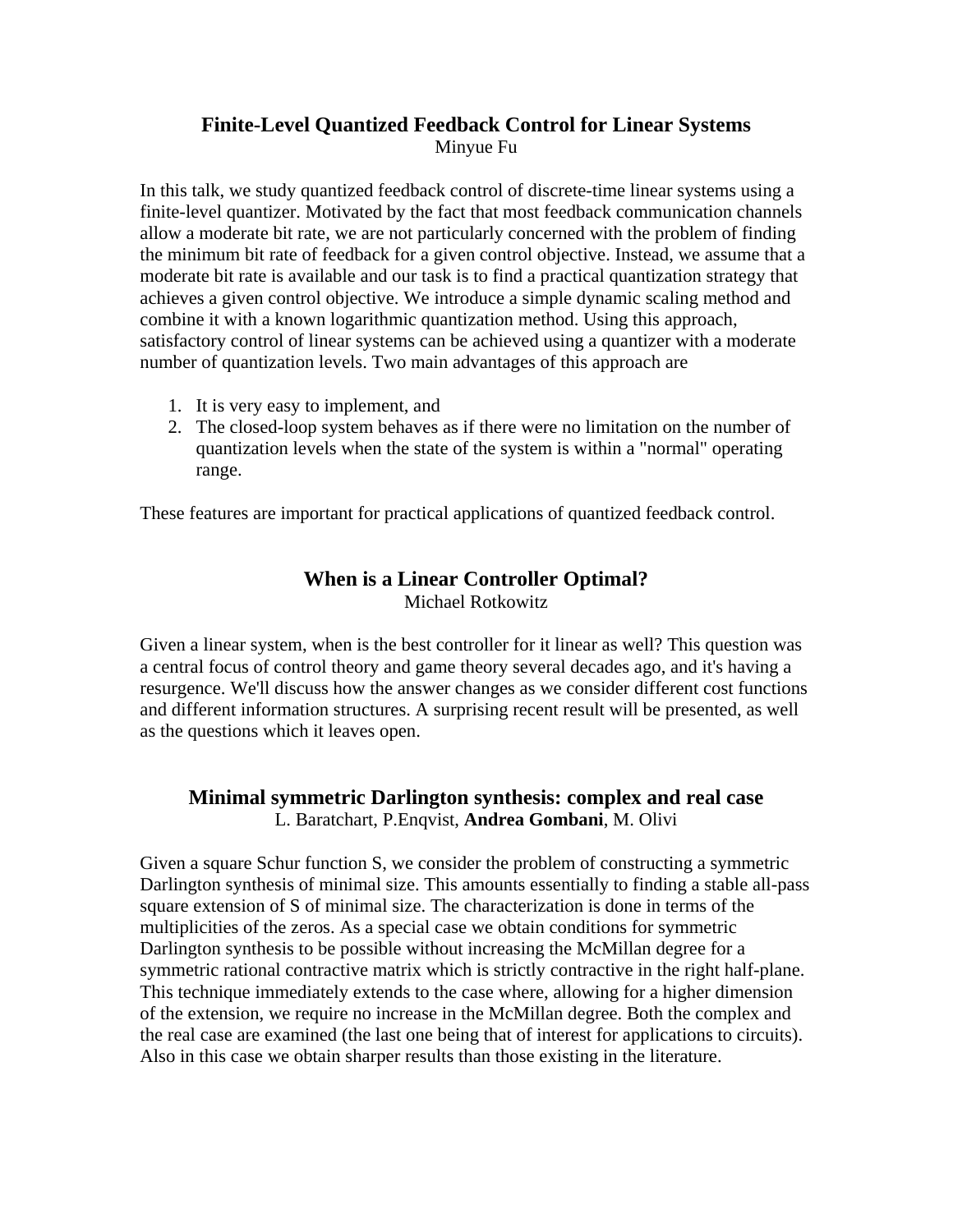## **A complete Kalman decomposition for uncertain linear systems** Ian Petersen

This paper builds on earlier results which studied certain notions of observability and controllability for uncertain systems defined by integral quadratic constraints. These notions were motivated by realization questions for uncertain systems and relate to questions of whether a state is unobservable for all possible uncertainties and whether a state is controllable for some possible uncertainty. Originally, the notion of robust unobservability was characterized in terms of a linear quadratic optimal control problem but later a geometric characterization was obtained. Also, originally, the notion of possible controllability was characterized in terms of a linear quadratic optimal control problem, but in this paper it is also characterized geometrically and this is combined with the geometric characterization of robust unobservability to give a complete Kalman decomposition for uncertain linear systems.

### **Behavioral point-reachability** Paula Rocha

In this talk we introduce the notion of point-reachability in a behavioral setting. Roughly speaking, this consists in the ability of making every system trajectory reach an arbitrary value at some future instant, independently of its past evolution. Thus, behavioral pointreachability can be viewed as a generalization of the well-known reachability property defined for state space systems. Moreover, this notion is also related to the one of point controllability defined in [1]. This property can be relevant, for instance, in the study of hybrid systems, where the fact that a value (or subspace) in the signal space is attained may trigger a change in the system functioning mode.

[1] J. C. Willems, "Models for dynamics", Dynamics Reported, vol. 2, pp. 171-269, 1989.

## **Recent results in data-driven control** Ivan Markovsky, **Paolo Rapisarda**

In the classical approach to control, a mathematical model of the plant (in state-space, transfer function, etc. form) and a performance criterion are used in order to come up with a mathematical description of a controller to be used in achieving the control objectives. In the data-driven approach, instead, one trajectory of the plant variables is given, together with the performance criterion; the objective is to compute from this data a suitable control input signal.

In this talk we concentrate on the discrete-time finite-horizon quadratic control problem with prescribed "initial conditions", given in the form of a prefix of a trajectory which needs to be extended over the whole time-interval so as to minimize the cost. We give a solution of this problem, and we illustrate some results of our data-driven investigation.